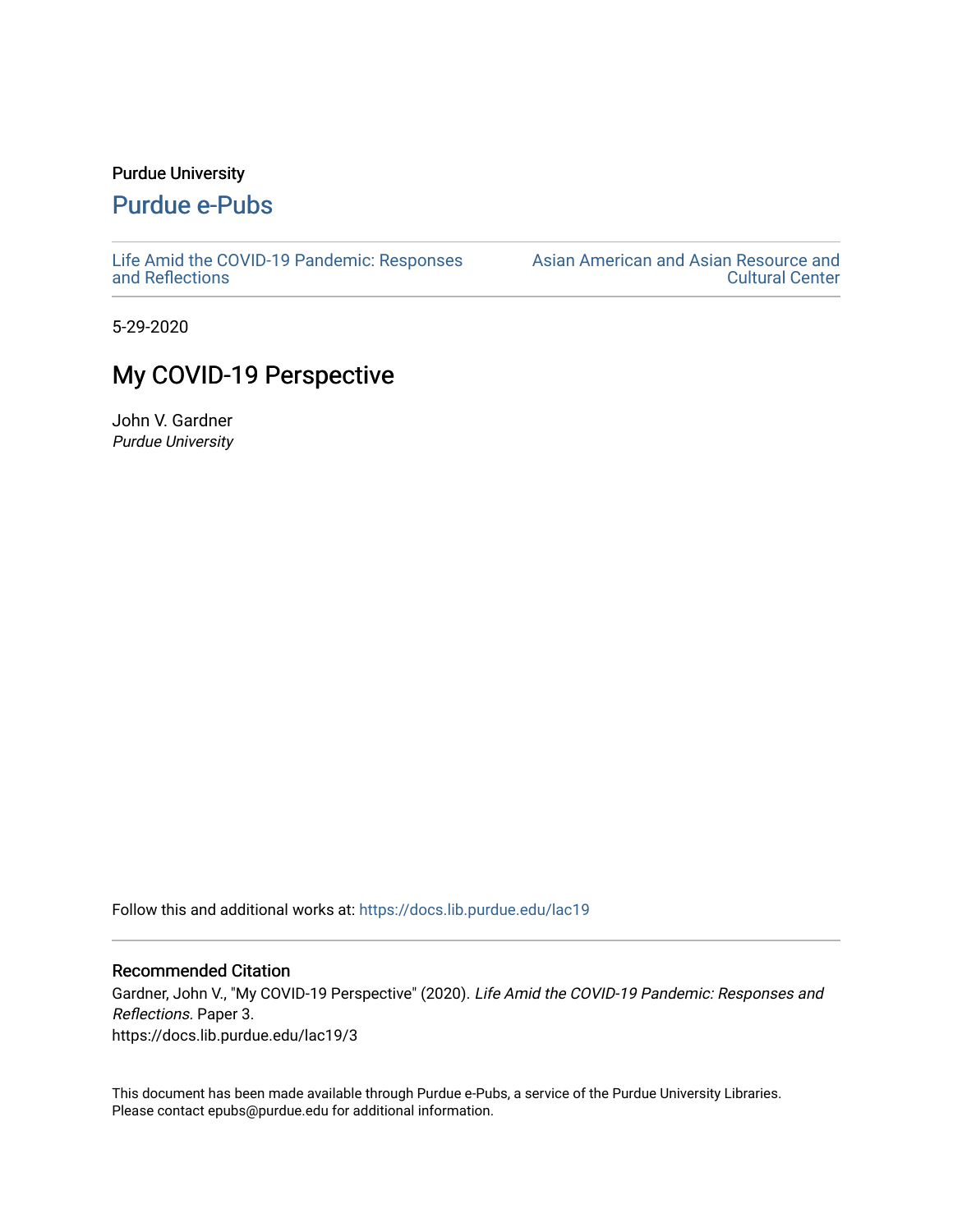### My COVID-19 Perspective

Hi there, my name is Jack Gardner, a 5th year student at Purdue University. The COVID-19 pandemic is truly what we describe as a "Black Swan" event, meaning that no-one could have predicted it happening, but the impact it has on society is profound. Over 100,000 people have lost their lives to this horrible disease, unemployment is at its highest it has been since the great depression, and everyone has been challenged to adapt to a new lifestyle which many still disagree with. Long after the pandemic is over, life as we know it will most likely change forever. Today, I am writing this short reflective essay to share my thoughts and experience during the worldwide COVID-19 Pandemic. I believe it is very beneficial to gain insight from multiple perspectives on the current situation.

To start, I want to explain my thoughts and experience regarding my academic lifestyle changes as a result of the pandemic. When Purdue University announced that they would hold instruction online for the remainder of the semester, I wasn't as affected as some of my peers. Throughout my college career, I have become accustomed to taking around 1-2 online classes per semester. Going into the new academic lifestyle, I already had an idea on how to properly plan around this situation. For many others though, this new lifestyle didn't necessarily sit well. While the main reason behind the switch was due to student and faculty safety, many students were concerned that moving class instruction online would not provide the same educational benefits of a class being taught in person. Honestly, from someone who has taken both online and in-person classes, I can agree with this sentiment. I truly believe having in-person instruction provides more benefits than online coursework. I was glad to hear that for the upcoming Fall Semester that Purdue had provided the framework to reopen the university. Obviously, there has been some concern over this plan, especially in regards to the safety of everyone. Do I agree with all parts of the plan to re-open the university, of course not. In the back of mind, I do find it concerning that bringing back people from all parts of the world too fast could result in very negative outcomes. However, I believe that having the highest quality education is essential to have and I believe it is necessary to provide students the option to receive in-person instruction as long as it is done in a safe manner.

Next I want to talk about how I connect with others during times of "social distancing". Honestly, it's hard not being able to connect with everyone I know and love everyday. College is a signal of independence and having the ability to socialize stripped away so suddenly was very difficult for me to cope with. I was fortunate to still have my roommates living with me during the duration of the quarantine so I wasn't in complete isolation, but it hasn't been easy. One of the best methods I found that has kept me close to my pals I cannot see face to face is playing video games on my Xbox. Having the ability to play videogames with my friends allowed me to still socialize and keep up with them without exposing ourselves to each other. The biggest takeaway from the new social distancing practices is that it is really important to keep in touch